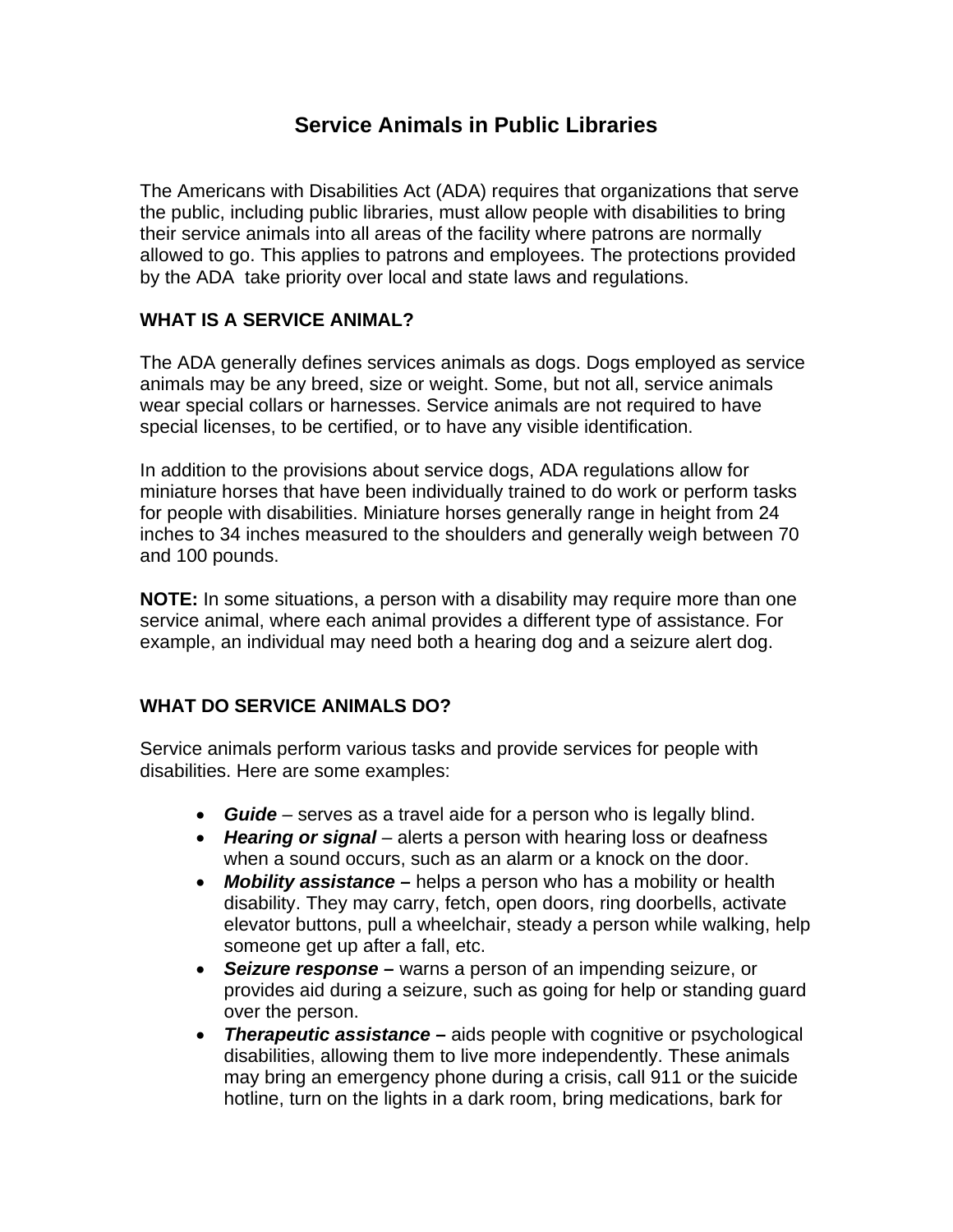help in an emergency, assist a person with panic disorder in coping with crowds, etc.

• *Psychiatric and neurological assistance* - The use of service dogs for psychiatric and neurological disabilities is explicitly protected under the ADA.

Dogs or other animals whose sole function is "the provision of emotional support, well-being, comfort, or companionship" are not considered service animals under the ADA regulations.

#### **SENSITIVITY AND AWARENESS**

Public Library will ensure that staff members are properly trained in treating patrons and employees who require the assistance of service animals with sensitivity and respect.

Library staff cannot require patrons accompanied by service animals to provide documentation, such as special ID cards or proof of certification. Nor can they ask about the specific nature of a person's disability – e.g. "Are you blind?" or "Are you under a physician's care?"

Library staff may only ask:

- 1. Is your animal a service or assistance animal required because of a disability?
- 2. What tasks has your animal been trained to perform?

Based upon the answers to these questions library staff will make a determination as to the status of the animal as a pet or legitimate service animal.

The following guidelines provide some basic information on accommodating patrons and staff accompanied by service animals:

- 1. Staff will allow a service animal to accompany the patron/employee at all times and everywhere in the library except where animals are prohibited for safety reasons.
- 2. People with disabilities who use service animals will not be isolated from or treated less favorably than other patrons or employees.
- 3. Be aware that many people with disabilities do not care to share personal details about their disability or their service animal.
- 4. Do not separate or attempt to separate a patron or employee from the service animal.
- 5. Do not pet or talk to a service animal when it is working this distracts the animal from its tasks.
- 6. Do not feed a service animal, which may have specific dietary requirements. Unusual food or food at an unexpected time may cause the animal to become ill.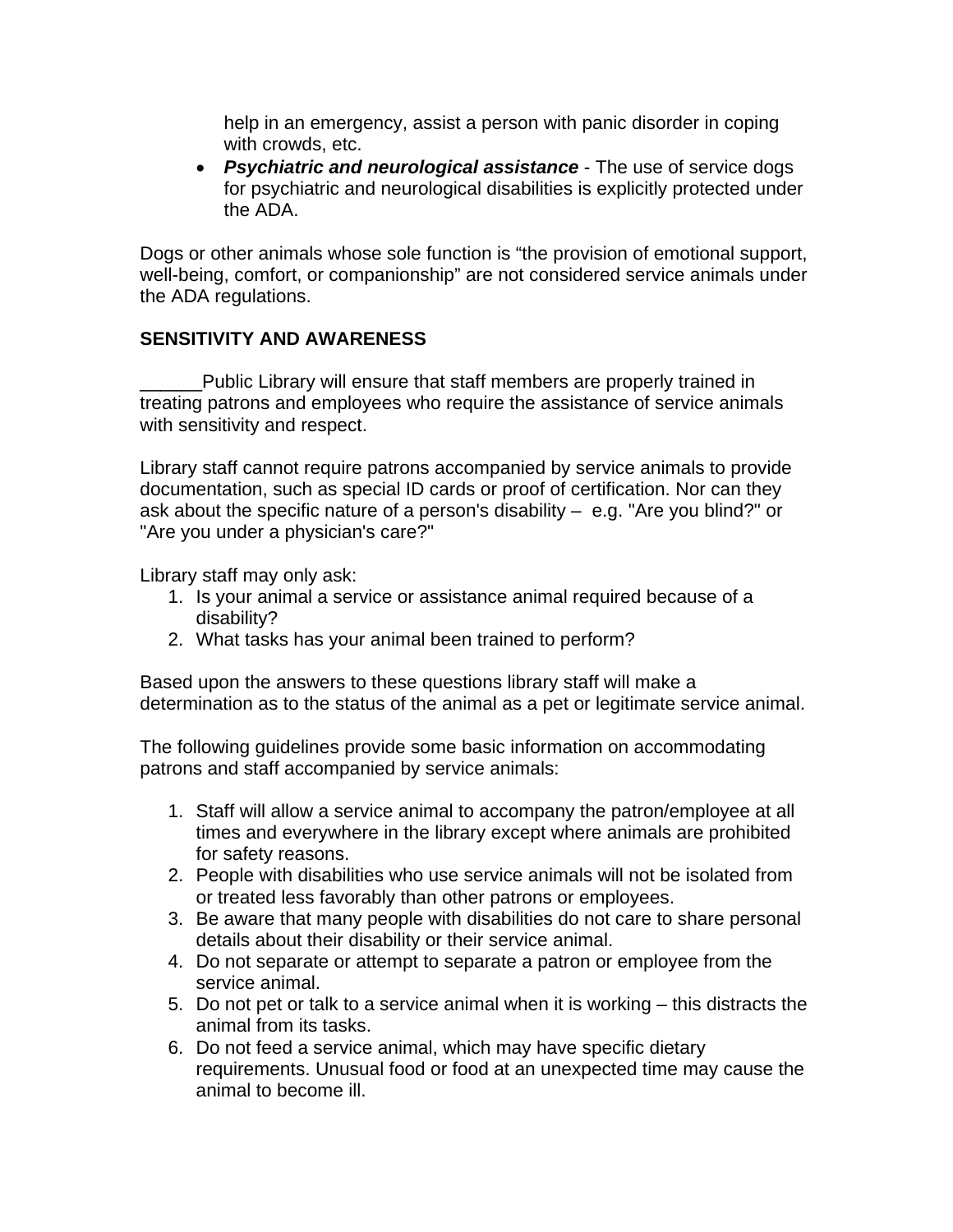- 7. Do not deliberately startle a service animal or make noises at the animal (barking, whistling, etc.).
- **8.** If other patrons complain that they are not allowed pets and want to know why an exception was made, staff should state that the library complies with the Americans with Disabilities Act.

#### **Remember, the library will not require someone to provide details about his or her disability.**

### **RULES FOR SERVICE ANIMALS**

The library cannot place limitations on the size, weight and breed of service animals. They can, however, require service animals to meet reasonable behavior rules that ensure the safety of all library patrons, and require that service animals have current appropriate vaccinations.

The patron/employee has the responsibility to care for and supervise the service animal. The patron/employee should retain full control of the animal at all times.

This generally means that while the animal is in the library, it must be on leash, in a carrier, or otherwise in the direct control of its owner. When around other people or animals, the service animal should be well behaved (no jumping, snarling, nipping, excessive barking). The patron/employee is responsible for the safe removal of animal waste products.

Special provisions apply to miniature horses. ADA regulations set out four assessment factors to assist entities in determining whether miniature horses can be accommodated in their facility. The assessment factors are:

- 1. whether the miniature horse is housebroken;
- 2. whether the miniature horse is under the owner's control;
- 3. whether the facility can accommodate the miniature horse's type, size, and weight; and
- 4. whether the miniature horse's presence will not compromise legitimate safety requirements necessary for safe operation of the facility.

If these criteria are satisfied, the miniature horse must be allowed to accompany the disabled person within the facility.

## **REMOVAL OF A SERVICE ANIMAL**

If a service animal is unruly, disruptive (aggressively jumping, nipping, etc.) or not house trained, the patron/employee may be asked to remove the animal. If the animal's inappropriate behavior happens repeatedly, the patron/employee may be asked not bring the animal into common areas of the library until steps have been taken to mitigate the behavior (such as refresher training). If the behavior poses a significant threat to patrons or employees, the patron/employee may be required to remove the animal from the library altogether.